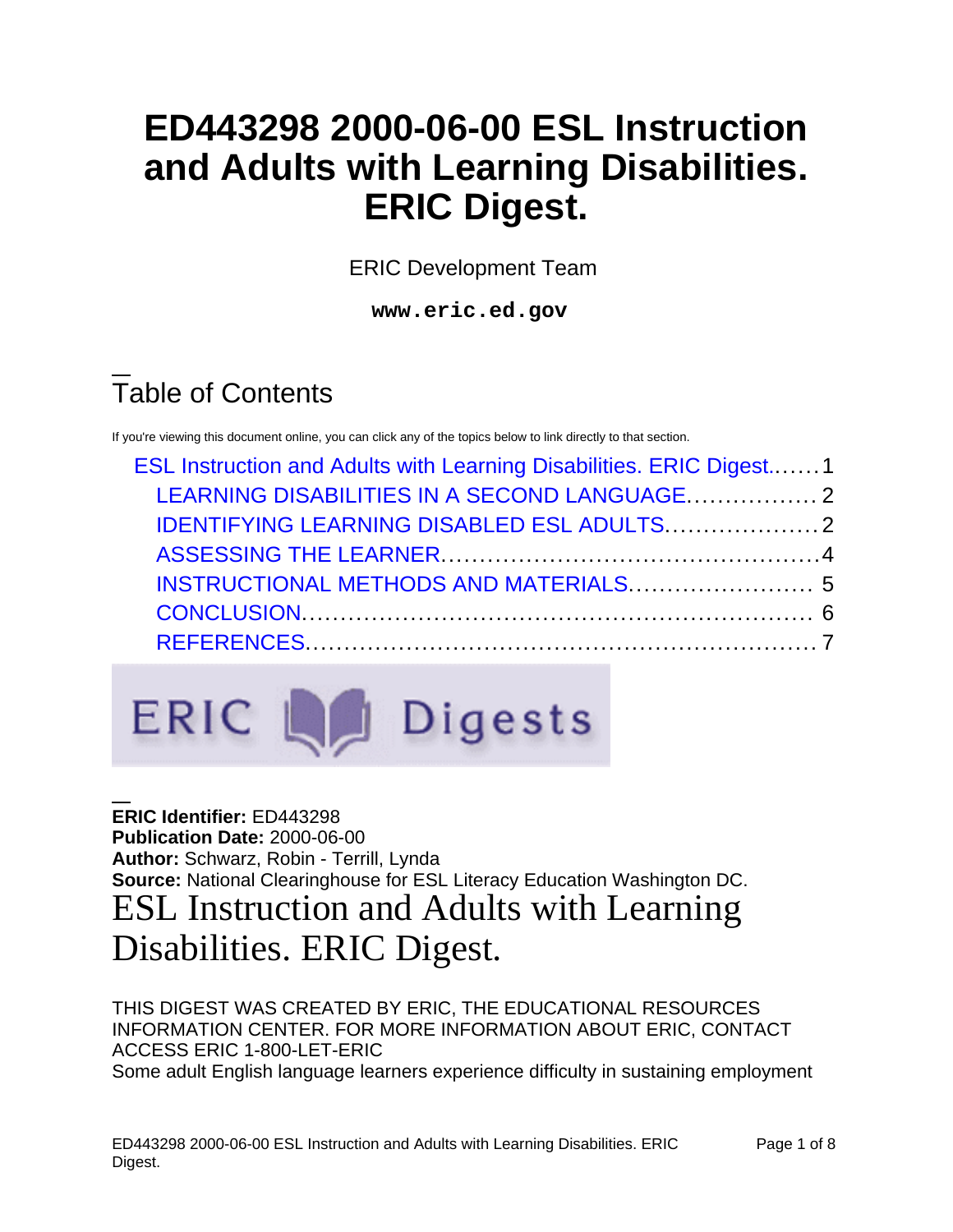and showing progress on assessment measures. This may be due, in part, to learning disabilities. According to the federal Interagency Committee on Learning Disabilities, learning disabilities are disorders "that create difficulty in acquiring and using skills such as listening, speaking, reading, writing, and reasoning. These disorders can also inhibit mathematical abilities and social interactions" (Brown & Ganzglass, 1998, p. 2). Learning disabilities are generally thought to be caused by a dysfunction in the central nervous system, and people who have learning disabilities are considered to possess average or above-average intelligence (Seattle-King County Private Industry Council, 2000). Little is known about how these disabilities affect the adult learner of English as a second language (ESL).

This digest reviews what is known about adult ESL learners and learning disabilities, suggests ways to identify and assess ESL adults who may have learning disabilities, and offers practical methods for both instruction and teacher training.

# <span id="page-1-0"></span>LEARNING DISABILITIES IN A SECOND LANGUAGE

Learners may show learning disabilities in a second language when they do not in their first. A learning disability may be so subtle in a first language that it is masked by an individual's compensatory strategies, e.g., getting general information through the overall context when specific words or concepts are not understood, and substituting known words for words that cause difficulty. These strategies may not be available to the learner in the new language (Ganschow & Sparks, 1993). Sometimes a learning disability does not manifest itself in the learner's first language "because of the systematic structure or transparent nature of his native language versus English" (D. Shewcraft, personal communication, June 2000). For example, a reading disability may be more pronounced in English than in Spanish, where the sound-symbol correspondence system is more predictable.

# <span id="page-1-1"></span>IDENTIFYING LEARNING DISABLED ESL ADULTS

It is thought that the percentage of learning disabled students in adult education classes may exceed the percentage in the population as a whole, with some estimates as high as 80% (Seattle-King County Private Industry Council, 2000). Although it is not known if this is true in ESL classes, there is a general sense in the field that it may not be true. Unlike native speakers in adult education programs, many ESL learners were not unsuccessful in their previous educational experience. Rather, they are enrolled in programs to learn to speak, read, and write in a new language. Therefore, care should be taken before labeling ESL learners as learning disabled.

Being identified as learning disabled can be stigmatizing for anyone--adult, child, native English speaker, or ESL learner (McCormick, 1991). Educators stress the importance of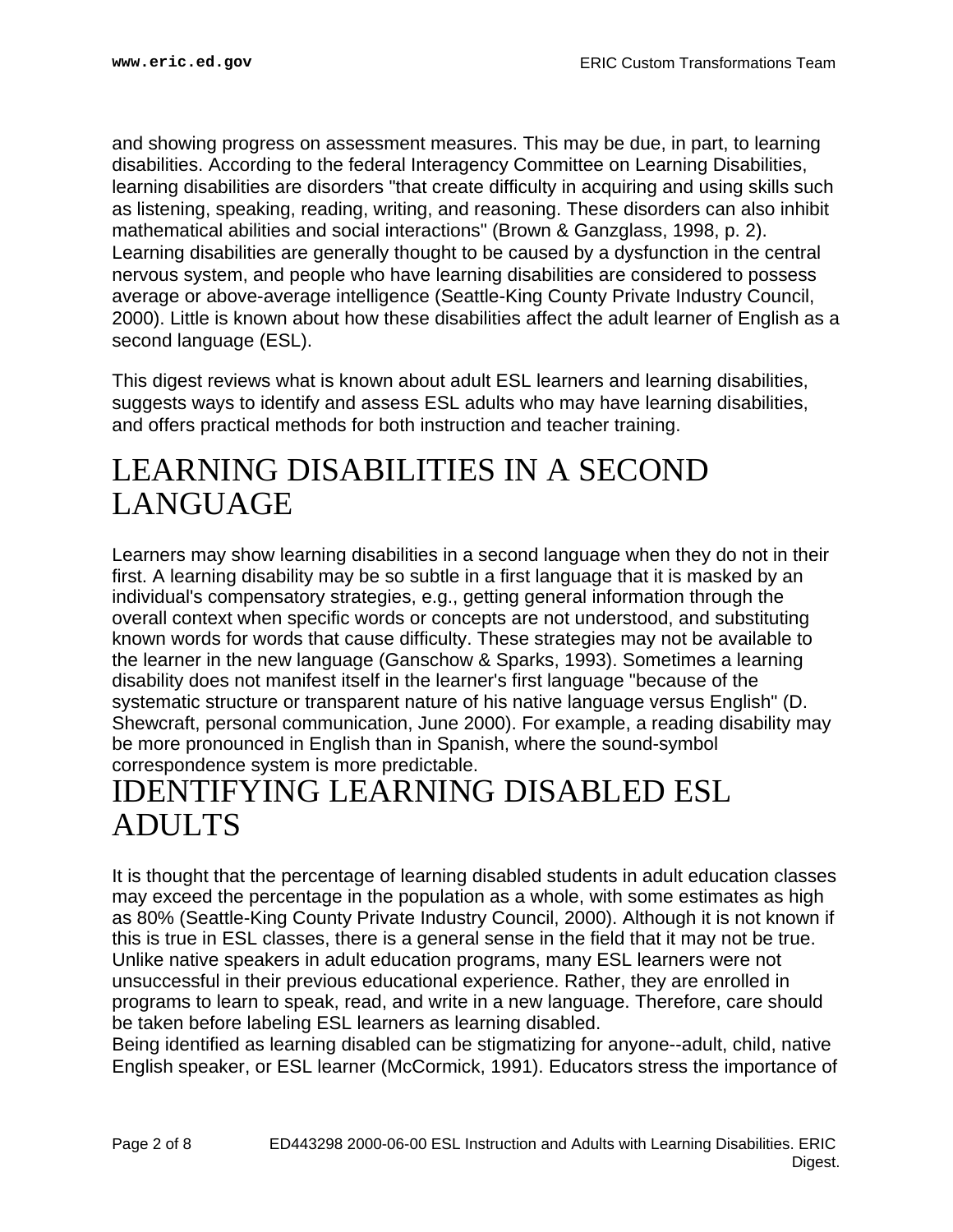weighing the advantages of identifying adult learners as learning disabled (planning instruction to help learners, making them eligible for services, and so forth) against the possible stigma of the label (Almanza, Singleton, & Terrill, 1995/96).

Before testing and labeling an adult ESL student as learning disabled, other reasons for lack of expected progress should be considered. Educators (Adkins, Sample, & Birman, 1999; Almanza, Singleton, & Terrill, 1995/96; Grognet, 1997; Schwarz & Burt, 1995) have noted the following reasons for slow progress in learning English:

### ۰

\* Limited academic skills in a learner's native language due to limited previous education

\* Lack of effective study habits

### ۰

\* The interference of a learner's native language, particularly if the learner is used to a non-Roman alphabet

### ۰

\* A mismatch between the instructor's teaching style and the learner's expectations of how the class will be conducted

\* Stress or trauma that refugees and other immigrants have experienced, causing symptoms such as difficulty in concentration and memory dysfunction

\* Sociocultural factors such as age, physical health, social identity, and even diet

\* External problems with work, health, and family

\* Sporadic attendance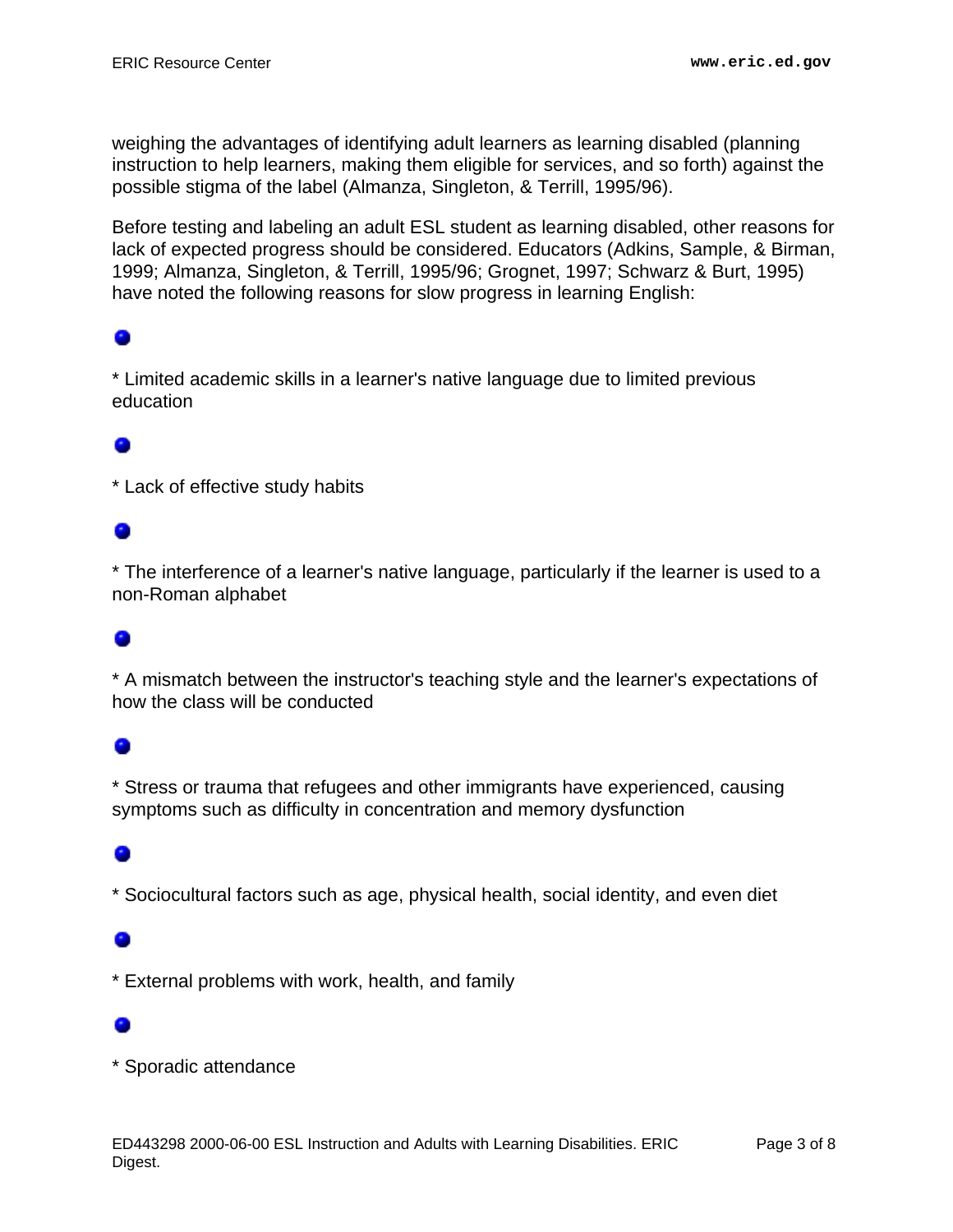\* Lack of practice outside the classroom

These behaviors or problems will most likely affect all learning, whereas a learning disability usually affects only one area of learning.

## <span id="page-3-0"></span>ASSESSING THE LEARNER

The use of standardized testing to identify learning disabilities presents problems. First, instruments designed to diagnose learning disabilities are usually normed on native English speakers, so the results cannot be reliably used with learners whose first language is not English. Second, since the concepts and language being tested may have no direct translation, the validity of tests translated into the native language is questionable. Third, most tests are primarily designed for and normed on younger students and may not be suitable for adults.

No single assessment technique is sufficient to diagnose a learning disability; multiple assessment measures are necessary. Even before an interview or other assessments are administered, instructors should answer the following questions about a learner:

1 Has the problem persisted over time?

2 Has the problem resisted normal instruction?

3 Does the learner show a clear pattern of strengths and weaknesses in class?

### 0

4 Does the learner show a clear pattern of strengths and weaknesses outside of class?

### o

5 Does the problem interfere with learning or a life activity in some way to a significant degree?

If the responses to these questions are affirmative, there is probably a learning problem that should be looked into more closely. The following are suggestions on how to do this.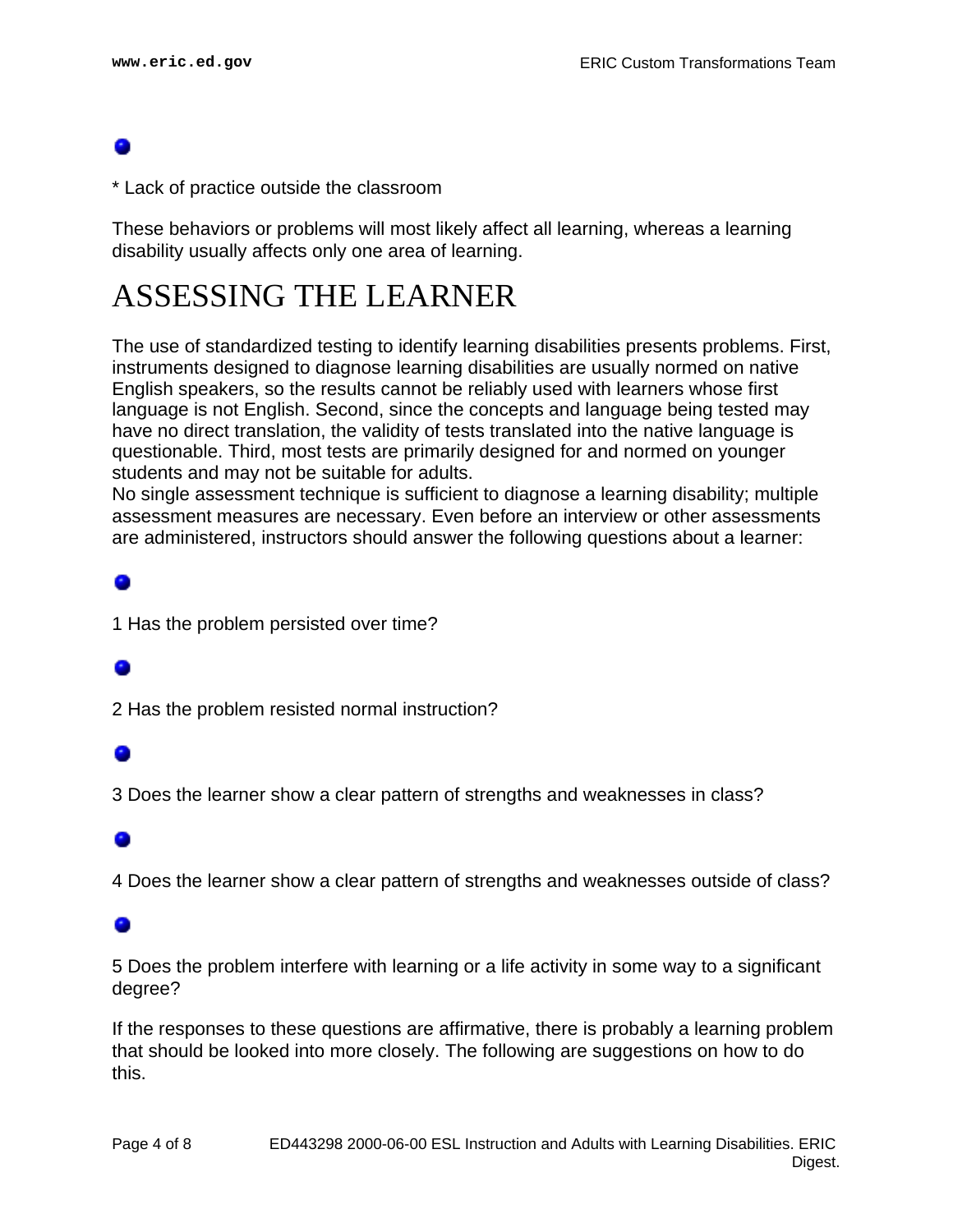\* Interview learners. This can provide a variety of useful information, such as educational and language history and social background, the learner's strengths, and the learner's perception on the nature of the suspected problem.

### 0

\* Collect information about the learner's work. Portfolio assessment, where measurements of learner progress in reading and writing are considered along with attendance data, writing samples, autobiographical information, and work on class assignments, can provide a broad picture of the learner's performance. Keeping a learner portfolio is helpful in documenting the persistence of problems as well as which teaching strategies have worked or not worked.

### 0

\* Use visual screening and routine hearing tests. What appears to be a learning disability may be due in part to developmental visual problems or correctable auditory problems.

# <span id="page-4-0"></span>INSTRUCTIONAL METHODS AND MATERIALS

Learning disabilities affect learning in any language and must therefore be a guiding factor in designing instruction for the adult learner with disabilities. Educators of learning disabled children and adults (Almanza, Singleton, & Terrill, 1995/96; Baca & Cervantes, 1991; Ganschow & Sparks, 1993) give the following suggestions for providing instruction.

### ۰

\* Be highly structured and predictable.

\* Teach small amounts of material at one time in sequential steps.

\* Include opportunities to use several senses and learning strategies.

\* Provide multisensory reviews.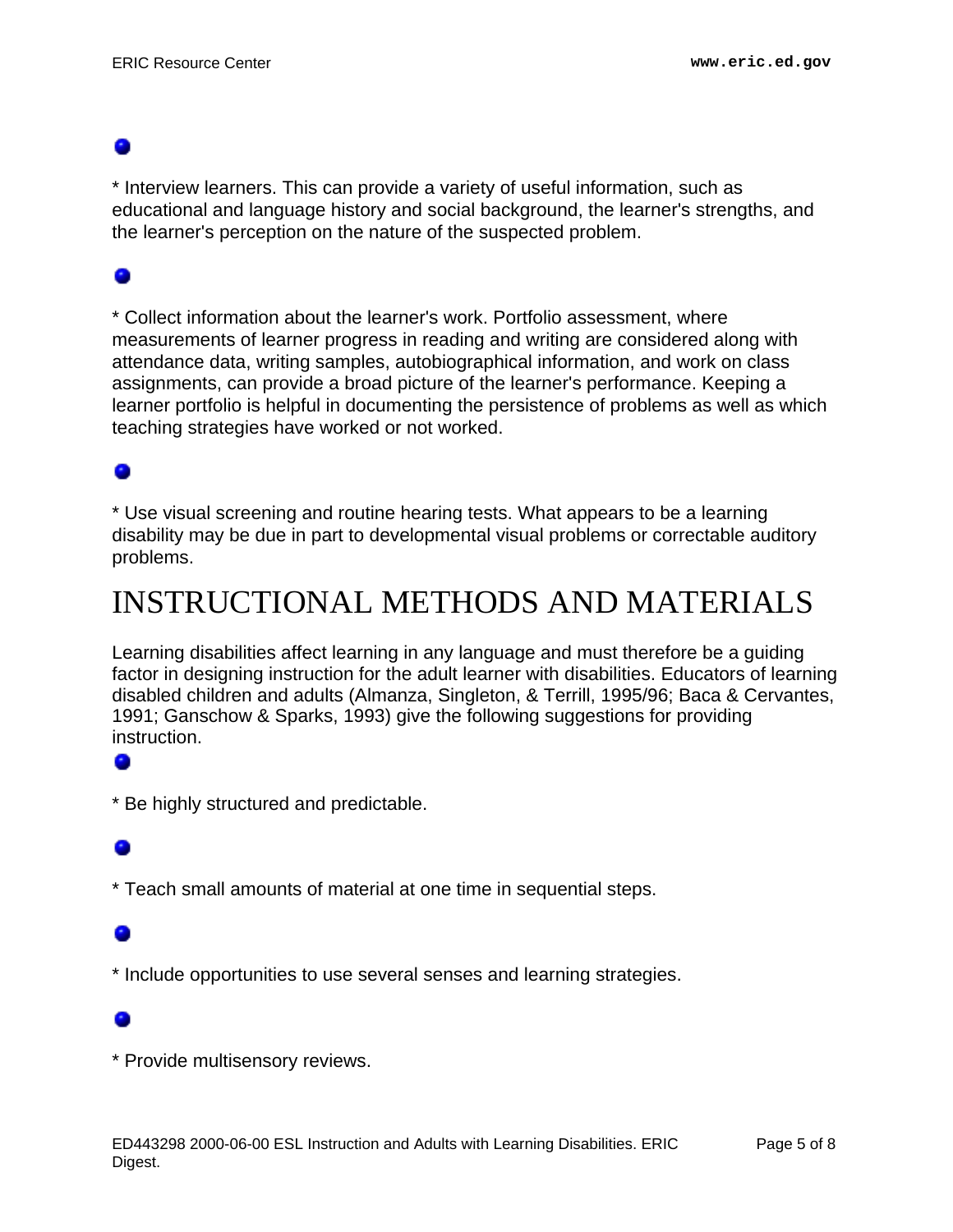\* Recognize and build on learners' strengths and prior knowledge.

\* Simplify language but not content.

\* Emphasize content words and make concepts accessible through the use of pictures, charts, maps, etc.

\*Reinforce main ideas and concepts through rephrasing rather than through verbatim repetition.

\* Be aware that learners often can take in information, but may experience difficulty retrieving it and sorting it appropriately.

\* Provide a clean, uncluttered, quiet, and well-lit learning environment.

In adult basic education and adult ESL instruction where little time or money is spent on program capacity building through research and teacher training, there are few instructional models to look toward (Burt & Keenan, 1998). However, some programs are developing their own practical guides and disseminating them to a wider audience (Hatt & Nichols, 1995; Shewcraft & Witkop, 1998).

Technology has potential for assisting adult learners with learning disabilities to acquire a second language; computers have proven to be particularly useful (Gerber & Reiff, 1994; Riviere, 1996). In fact, adult ESL learners who have had limited success in learning English report that working one-on-one in the computer lab with a teacher seems more comfortable and productive than being one of many students in a crowded classroom (Almanza, Singleton, & Terrill, 1995/96). Using assistive technology can build self-esteem as well as provide immediate feedback, two things all adult language learners can benefit from.

# <span id="page-5-0"></span>**CONCLUSION**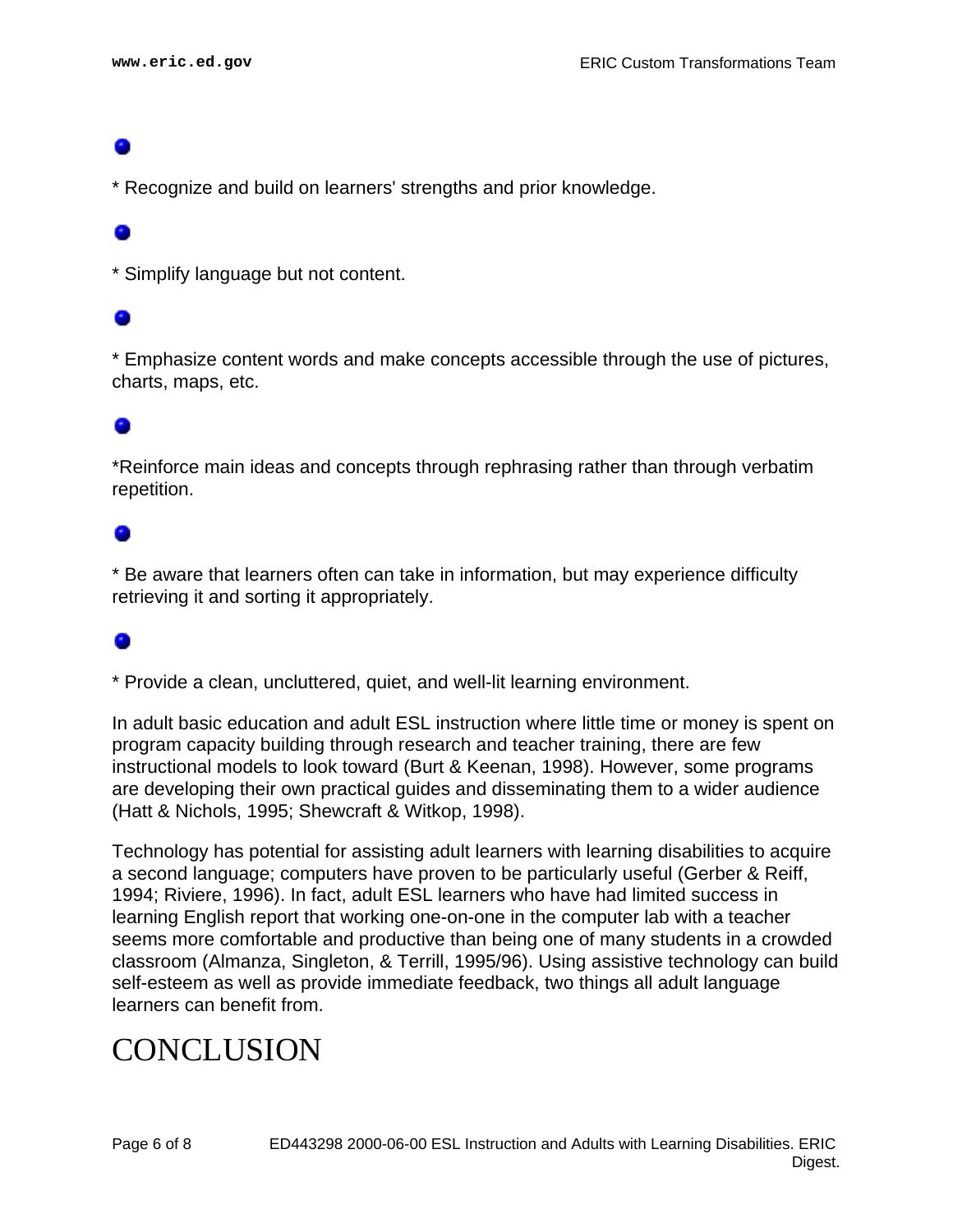Although a learning disability does not effect all areas of learning, it may have a significant impact on the social and work life of the learner. Therefore, the field of adult ESL must intensify its efforts to assist learning disabled adult ESL learners and their teachers. Such efforts require greater and more long-term sources of funding for research, specifically in the areas of assessment and instruction, training, and assistive technology.

# <span id="page-6-0"></span>REFERENCES

Adkins, M.A., Sample, B., & Birman, D. (1999). "Mental health and the adult ESL refugee: The role of the ESL teacher." ERIC Digest. Washington, DC: National Clearinghouse for ESL Literacy Education.

Almanza, D., Singleton, K., & Terrill, L. (1995/96). Learning disabilities in adult ESL: Case studies and directions. "The Year in Review," 5, 1-6.

Baca, L., & Cervantes, H.T. (1991). "Bilingual special education." ERIC Digest. Reston, VA: Clearinghouse on Handicapped and Gifted Children. (ED 333 618)

Brown, R., & Ganzglass, E. (1998). "Serving welfare recipients with learning disabilities in a work first environment." [On-line]

<http://www.nga.org/pubs/issuebriefs/1998/980728learning.asp> Burt, M., & Keenan, F. (1998). "Trends in staff development for adult ESL instructors." ERIC Q&A. Washington, DC: National Clearinghouse for ESL Literacy Education. (ED 423 711)

Ganschow, L., & Sparks, R. (1993). Foreign language and learning disabilities: Issues, research and teaching implications. In S.A. Vogel & P. B. Adelman (Eds.), "Success for college students with learning disabilities" (pp. 283-322). New York: Springer-Verlag.

Gerber, P.J., & Reiff, H.B. (Eds.). (1994). "Learning disabilities in adulthood: Persisting problems and evolving issues." Stoneham, MA: Butterworth-Heineman.

Grognet, A.G. (1997). "Elderly refugees and language learning." Denver, CO: Spring Institute for International Studies. (ED 416 721)

Hatt, P., & Nichols, E. (1995). "Links in learning." West Hill, Ontario, Canada: MESE Consulting, Ltd.

McCormick, K. (1991). Myth #14: All literacy problems are the result of learning disabilities. "The Literacy Beat 4"(2), 1-4.

Riviere, A. (1996). "Assistive technology: Meeting the needs of adults with learning disabilities." Washington, DC: National Adult Literacy and Learning Disabilities Center.

Seattle-King County Private Industry Council. (2000). Learning Disabilities Project Website. http://www.skcpic.org/